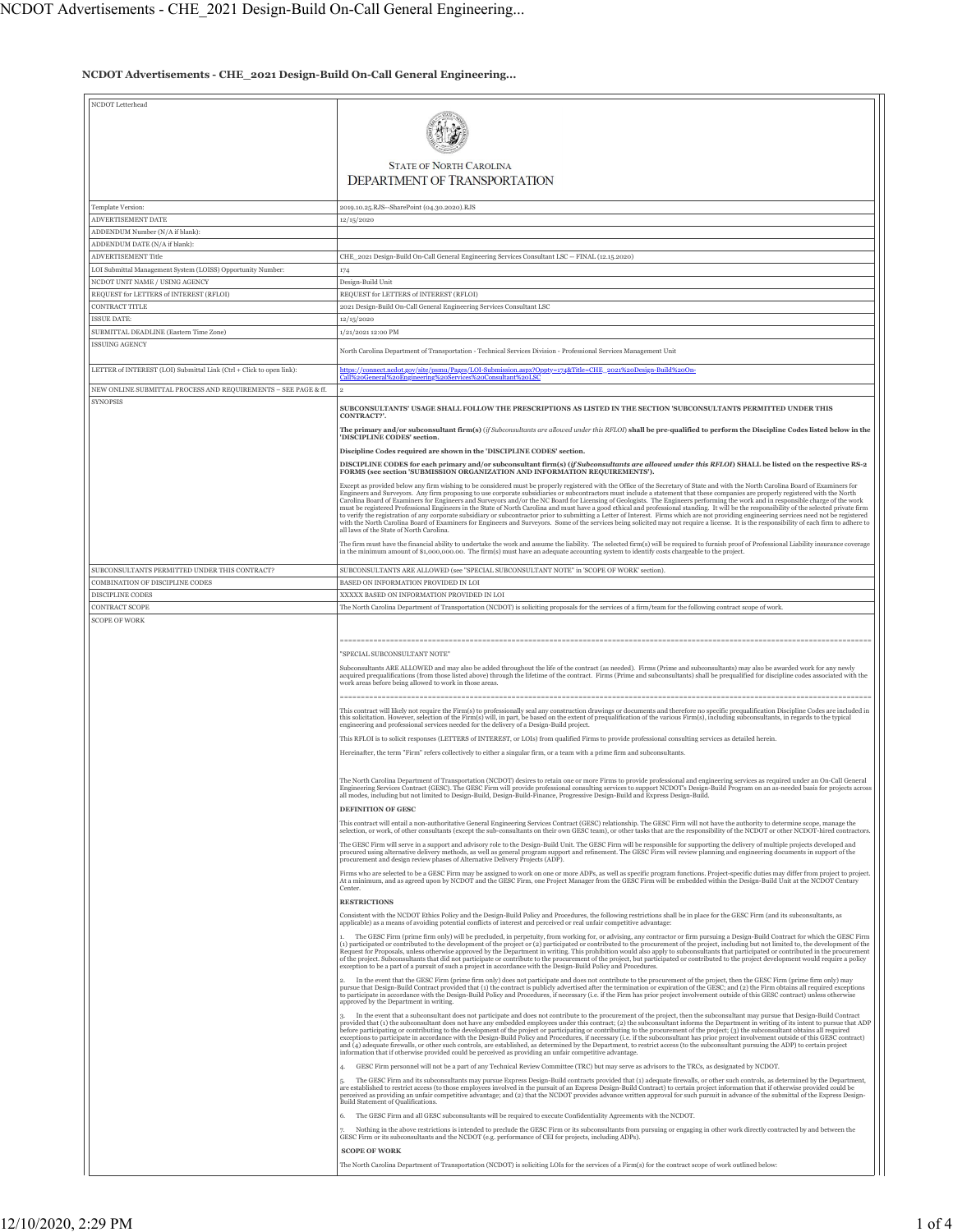|                                                       | The services to be provided by the Firm(s) include (1) engineering services support whereby the Firm(s) serves as a technical extension of the NCDOT's staff for the purposes of ADPs<br>and (2) general consulting and professional services for alternative delivery program management and support. The responsibilities of the Firm(s) include, but are not limited to:<br>• Serve as a resource and advisor to NCDOT Project Managers for ADPs<br>o Review STIP and advise on the project delivery approach (recommend Design-Build candidate projects) in consideration of specific project characteristics and applicable<br>innovative procurement and contracting methods<br>o Assist in the development of Requests for Qualifications (RFQ) and Requests for Proposals (RFP)<br>o Review and provide recommendations on Statements of Qualifications, Technical Proposals and Alternative Technical Concepts<br>o Review technical aspects in support of RFP development<br>o Perform and review any technical design (or associated environmental analysis) to support development of RFOs and RFPs<br>· Review and provide recommendations / comments for post-let design submittals<br>· Provide quality assurance and quality control<br>· Support public involvement and communication efforts<br>• Research and make recommendations on alternative delivery methods, including but not limited to:<br>• Policies and processes<br>$\circ$ Compliance with federal transportation regulations (existing, new or emerging)<br>o Changes in North Carolina law for transportation projects (recent, emerging or needed)<br>· Best practices associated with alternative delivery methods<br>· Performance measurement and management<br>· Support project and program support functions, including but not limited to:<br>· Report preparation (such as annual report on Design-Build Program)<br>o Drafting correspondence<br>o Presentation preparation<br>$\circ$ National / regional award application preparation $\circ$ Meeting management (scheduling, preparation, facilitation, meeting minutes, etc.)                                                                                                                                                                                                                                                                                                                                                                                                                                                                                                                                                                                                                                                                                                                                                                                                                                                                                                                                                                                                                                                                                                                                                                                                                                                                                                                                                                                                                                                                                                                                                                                                                                                                                                                                                                                                                                                                                                                                                                                                                                                                                                                                                                                                                                                                                                                                                                                                                                                                                                                                                                                                                                                                                                                                                                 |
|-------------------------------------------------------|-------------------------------------------------------------------------------------------------------------------------------------------------------------------------------------------------------------------------------------------------------------------------------------------------------------------------------------------------------------------------------------------------------------------------------------------------------------------------------------------------------------------------------------------------------------------------------------------------------------------------------------------------------------------------------------------------------------------------------------------------------------------------------------------------------------------------------------------------------------------------------------------------------------------------------------------------------------------------------------------------------------------------------------------------------------------------------------------------------------------------------------------------------------------------------------------------------------------------------------------------------------------------------------------------------------------------------------------------------------------------------------------------------------------------------------------------------------------------------------------------------------------------------------------------------------------------------------------------------------------------------------------------------------------------------------------------------------------------------------------------------------------------------------------------------------------------------------------------------------------------------------------------------------------------------------------------------------------------------------------------------------------------------------------------------------------------------------------------------------------------------------------------------------------------------------------------------------------------------------------------------------------------------------------------------------------------------------------------------------------------------------------------------------------------------------------------------------------------------------------------------------------------------------------------------------------------------------------------------------------------------------------------------------------------------------------------------------------------------------------------------------------------------------------------------------------------------------------------------------------------------------------------------------------------------------------------------------------------------------------------------------------------------------------------------------------------------------------------------------------------------------------------------------------------------------------------------------------------------------------------------------------------------------------------------------------------------------------------------------------------------------------------------------------------------------------------------------------------------------------------------------------------------------------------------------------------------------------------------------------------------------------------------------------------------------------------------------------------------------------------------------------------------------------------------------------------------------------------------------------------------------------------------------------------------------------------------------------------------------------------------------------------------------------------------------------------------------------------------------------------------------------------------------------------------------------------------------------------------------------------------------------------------------------------------------------------------------------------------------------------------------------------------------------------------------------------------------------------------------------------------------------------------------------------------------------------------------------------------------------------------------------------------------------------------------------------------------------------------------------------------------------------------------------------------------------------------------------------------------------------------------------------|
| PROPOSED CONTRACT TERM                                | · Process and policy documentation<br>o Preparation of project briefs<br>PROJECT MANAGER QUALIFICATIONS<br>The GESC Firm is intended to augment the capacity and capabilities of NCDOT staff to deliver projects using alternative delivery methods. Therefore, the embedded, dedicated project<br>manager is expected to have the following knowledge, skills and abilities:<br>· Ability to provide or secure technical design and environmental services expertise across all modes in support of ADP procurement documents and design approvals<br>• Experience with alternative delivery methods and processes<br>· Project management, scheduling, tracking and performance measurement capability<br>• Ability to effectively communicate (written and verbal) with internal and external stakeholders / partners<br>· Working knowledge of federal, state and NCDOT alternative delivery laws, regulations, policies, processes and practices<br>• Demonstrated ability to apply continuous improvement methodology to recommend changes to policies, processes and programs<br>• It is preferred, but not required, that the proposed Project Manager have a minimum of ten (10) years of relevant transportation experience.<br>THREE (3) YEARS                                                                                                                                                                                                                                                                                                                                                                                                                                                                                                                                                                                                                                                                                                                                                                                                                                                                                                                                                                                                                                                                                                                                                                                                                                                                                                                                                                                                                                                                                                                                                                                                                                                                                                                                                                                                                                                                                                                                                                                                                                                                                                                                                                                                                                                                                                                                                                                                                                                                                                                                                                                                                                                                                                                                                                                                                                                                                                                                                                                                                                                                                                                                                                                                                                                                                                                                                                                                                                                                                                                                                                                                                                       |
| PROPOSED CONTRACT EXTENSIONS                          | TWO (2) @ 1-YEAR each                                                                                                                                                                                                                                                                                                                                                                                                                                                                                                                                                                                                                                                                                                                                                                                                                                                                                                                                                                                                                                                                                                                                                                                                                                                                                                                                                                                                                                                                                                                                                                                                                                                                                                                                                                                                                                                                                                                                                                                                                                                                                                                                                                                                                                                                                                                                                                                                                                                                                                                                                                                                                                                                                                                                                                                                                                                                                                                                                                                                                                                                                                                                                                                                                                                                                                                                                                                                                                                                                                                                                                                                                                                                                                                                                                                                                                                                                                                                                                                                                                                                                                                                                                                                                                                                                                                                                                                                                                                                                                                                                                                                                                                                                                                                                                                                                                                                           |
| PROPOSED CONTRACT PAYMENT TYPE<br>NUMBER OF PAGES (#) | LUMP SUM and/or COST-PLUS Task Orders<br>$\bf 25$                                                                                                                                                                                                                                                                                                                                                                                                                                                                                                                                                                                                                                                                                                                                                                                                                                                                                                                                                                                                                                                                                                                                                                                                                                                                                                                                                                                                                                                                                                                                                                                                                                                                                                                                                                                                                                                                                                                                                                                                                                                                                                                                                                                                                                                                                                                                                                                                                                                                                                                                                                                                                                                                                                                                                                                                                                                                                                                                                                                                                                                                                                                                                                                                                                                                                                                                                                                                                                                                                                                                                                                                                                                                                                                                                                                                                                                                                                                                                                                                                                                                                                                                                                                                                                                                                                                                                                                                                                                                                                                                                                                                                                                                                                                                                                                                                                               |
| <b>NUMBER OF PAGES (words)</b>                        | TWENTY-FIVE                                                                                                                                                                                                                                                                                                                                                                                                                                                                                                                                                                                                                                                                                                                                                                                                                                                                                                                                                                                                                                                                                                                                                                                                                                                                                                                                                                                                                                                                                                                                                                                                                                                                                                                                                                                                                                                                                                                                                                                                                                                                                                                                                                                                                                                                                                                                                                                                                                                                                                                                                                                                                                                                                                                                                                                                                                                                                                                                                                                                                                                                                                                                                                                                                                                                                                                                                                                                                                                                                                                                                                                                                                                                                                                                                                                                                                                                                                                                                                                                                                                                                                                                                                                                                                                                                                                                                                                                                                                                                                                                                                                                                                                                                                                                                                                                                                                                                     |
|                                                       | All LOIs are limited to those pages prescribed in the above sections 'NUMBER OF PAGES (#)' and 'NUMBER OF PAGES (words)' -- inclusive of the cover sheet, and shall be<br>typed on 8-1/2" x 11" sheets, single-spaced, one-sided (RS-2 forms are not included in the page count).<br>LOIs containing more than those pages prescribed in the above sections 'NUMBER OF PAGES (#)' and 'NUMBER OF PAGES (words)' pages will not be considered.<br>DISCIPLINE CODES for each primary and/or subconsultant firm(s) (if Subconsultants are allowed under this RFLOI) SHALL be listed on the respective RS-2<br>FORMS (see section 'SUBMISSION ORGANIZATION AND INFORMATION REQUIREMENTS').<br>ONLY ELECTRONIC LOIS WILL BE ACCEPTED.<br>LOIs should be submitted in .pdf format using software such as Adobe, CutePDF PDF Writer, Docudesk deskPDF, etc.<br>NCDOT now utilizes its online LOI Submittal Management System (LOISS) located at: https://connect.ncdot.gov/site/psmu/default.aspx. To submit an LOI utilizing this system, the<br>"submitting employee" at each "submitting Firm" must have their own, individual NCID (as a note, each prequalified Firm should already have an individual in the company with an<br>NCID - as required by the online Prequalification System). NCIDs may be obtained at this website: https://ncid.nc.gov/ (locked NCIDs may also be unlocked va the self-service<br>portion of the NCID website). Once the "submitti<br>other web-based upload and form-fill sites.<br>NCID sync issues - Help contact: Once a user has an NCID (whether prior to this advertisement, or pursuant to this advertisement) and said user receives an error message, or has issues, when attempting to login to LOISS, p<br>access the LOISS application on the PSMU site and include your NCID (do not include your password) and the error message you are receiving. This syncing of your NCID to LOISS<br>should be a one-time occurrence. Firms' users are urged to early create an NCID (if needed) and have it synced with LOISS (if necessary) to avoid any potential delays or missed<br>deadlines when submitting your firm's LOI.<br>NCDOT strongly urges Firms to use Google Chrome browser to access LOISS in order to ensure the best experience possible.<br>Once logged into LOISS, the Firm should locate and click the 'LOI Submission' button in the left menu bar. After clicking the 'LOI Submission' button, the Firm should identify the specific Opportunity for which they wish t<br>LOISS at the Advertisement/Opportunity-Specific 'LOI Submittal' LINK shown in the section above entitled 'LETTER of INTEREST (LOI) Submittal Link.<br>Your Firm's Letter of Interest (LOI) may be uploaded at the Advertisement/Opportunity-Specific 'LOI Submittal' LINK for this specific Advertisement/Opportunity shown in the section above entitled 'LETTER of INTEREST (LOI)<br>LOISS will close the Advertisement / Opportunity at the appropriate time and will not allow Firms to submit LOIs after the deadline.<br>Upon successful UPLOAD of your Firm's LOI to LOISS, the system will notify you with a confirmation screen. You will also receive an e-mail stating that you have successfully<br>submitted your Letter of Interest (LOI).<br>Paper copies are not required. The subject line should contain the Firm's Name, and the text prescribed in the section given below 'SUBJECT LINE OF PEF SUBMITTAL'.<br>LOIs SHALL be received electronically no later than 12:00 P.M. (NOON) Eastern, on the date given in the section entitled 'SUBMITTAL DEADLINE' at the beginning<br>of this Advertisement.<br>LOISS will not allow LOIs to be UPLOADED nor be received after the above deadline and such LOIs will not be considered.<br>Firms are encouraged to begin this submittal process early as there are now several more steps involved with LOI-submission than were involved with the<br>previous FTS methodology of LOI-submission.<br>Firms submitting LOIs are encouraged to carefully check them for conformance to the requirements stated above (and any other requirements in this<br>Advertisement). If LOIs are submitted late, exceed the maximum number of pages, are sent by any means other than NCDOT's LOI Submittal Management<br>System (LOISS), or are UPLOADED to any Advertisement/Opportunity-Specific 'LOI Submittal' LINK other than that given in this Advertisement they will be<br>disqualified.<br>The Department reserves the right to reject all LOIs and not proceed with procurement.<br>The Department reserves the right to waive any technicality in LOIs, or notify the Firm(s) of such technicality and allow the Firm(s) up to two (2) business days<br>to rectify the technicality. The Department has sole right and discretion in the determination of technicality and its meaning. |
| SUBJECT LINE OF PEF SUBMITTAL                         | FIRM NAME_2021 Design-Build On-Call General Engineering Services Consultant LSC                                                                                                                                                                                                                                                                                                                                                                                                                                                                                                                                                                                                                                                                                                                                                                                                                                                                                                                                                                                                                                                                                                                                                                                                                                                                                                                                                                                                                                                                                                                                                                                                                                                                                                                                                                                                                                                                                                                                                                                                                                                                                                                                                                                                                                                                                                                                                                                                                                                                                                                                                                                                                                                                                                                                                                                                                                                                                                                                                                                                                                                                                                                                                                                                                                                                                                                                                                                                                                                                                                                                                                                                                                                                                                                                                                                                                                                                                                                                                                                                                                                                                                                                                                                                                                                                                                                                                                                                                                                                                                                                                                                                                                                                                                                                                                                                                 |
| SELECTION PROCESS                                     | Following is a general description of the selection process:<br>• The NCDOT Selection Committee will review all qualifying LOI submittals.<br>· For Limited Services Contracts (On-Call type contracts), the NCDOT Selection Committee MAY, at the Department's discretion, choose any number of firms to provide the services<br>being solicited.<br>· For Project-Specific Contracts (non On-Call type contracts), the Selection Committee MAY, at the Department's discretion, shortlist a minimum of three (3) firms to be<br>interviewed. IF APPLICABLE, dates of shortlisting and dates for interviews are shown in the section 'SUBMISSION SCHEDULE AND KEY DATES' at the end of this RFLOI.<br>· In order to be considered for selection, consultants must submit a complete response to this RFLOI prior to the specified deadlines. Failure to submit all information in a timely<br>manner will result in disqualification.                                                                                                                                                                                                                                                                                                                                                                                                                                                                                                                                                                                                                                                                                                                                                                                                                                                                                                                                                                                                                                                                                                                                                                                                                                                                                                                                                                                                                                                                                                                                                                                                                                                                                                                                                                                                                                                                                                                                                                                                                                                                                                                                                                                                                                                                                                                                                                                                                                                                                                                                                                                                                                                                                                                                                                                                                                                                                                                                                                                                                                                                                                                                                                                                                                                                                                                                                                                                                                                                                                                                                                                                                                                                                                                                                                                                                                                                                                                                                          |
| TITLE VI NONDISCRIMINATION NOTIFICATION               | The North Carolina Department of Transportation, in accordance with the provisions of Title VI of the Civil Rights Act of 1964 (78 Stat. 252, 42 US.C. §§ 2000d to 2000d-4) and the<br>Regulations, hereby notifies all RESPONDENTS that it will affirmatively ensure that any contract entered into pursuant to this advertisement, disadvantaged business enterprises will be<br>afforded full and fair opportunity to submit LETTERS of INTEREST (LOIs) in response to this ADVERTISEMENT and will not be discriminated against on the grounds of race, color, or<br>national origin in consideration for an award.                                                                                                                                                                                                                                                                                                                                                                                                                                                                                                                                                                                                                                                                                                                                                                                                                                                                                                                                                                                                                                                                                                                                                                                                                                                                                                                                                                                                                                                                                                                                                                                                                                                                                                                                                                                                                                                                                                                                                                                                                                                                                                                                                                                                                                                                                                                                                                                                                                                                                                                                                                                                                                                                                                                                                                                                                                                                                                                                                                                                                                                                                                                                                                                                                                                                                                                                                                                                                                                                                                                                                                                                                                                                                                                                                                                                                                                                                                                                                                                                                                                                                                                                                                                                                                                                          |
| SMALL PROFESSIONAL SERVICES FIRM (SPSF) PARTICIPATION | The Department encourages the use of Small Professional Services Firms (SPSF). Small businesses determined to be eligible for participation in the SPSF program are those meeting<br>size standards defined by Small Business Administration (SBA) regulations, 13 CFR Part 121 in Sector 54 under the North American Industrial Classification System (NAICS). The SPSF<br>program is a race, ethnicity, and gender neutral program designed to increase the availability of contracting opportunities for small businesses on federal, state or locally funded<br>contracts. SPSF participation is not contingent upon the funding source.                                                                                                                                                                                                                                                                                                                                                                                                                                                                                                                                                                                                                                                                                                                                                                                                                                                                                                                                                                                                                                                                                                                                                                                                                                                                                                                                                                                                                                                                                                                                                                                                                                                                                                                                                                                                                                                                                                                                                                                                                                                                                                                                                                                                                                                                                                                                                                                                                                                                                                                                                                                                                                                                                                                                                                                                                                                                                                                                                                                                                                                                                                                                                                                                                                                                                                                                                                                                                                                                                                                                                                                                                                                                                                                                                                                                                                                                                                                                                                                                                                                                                                                                                                                                                                                    |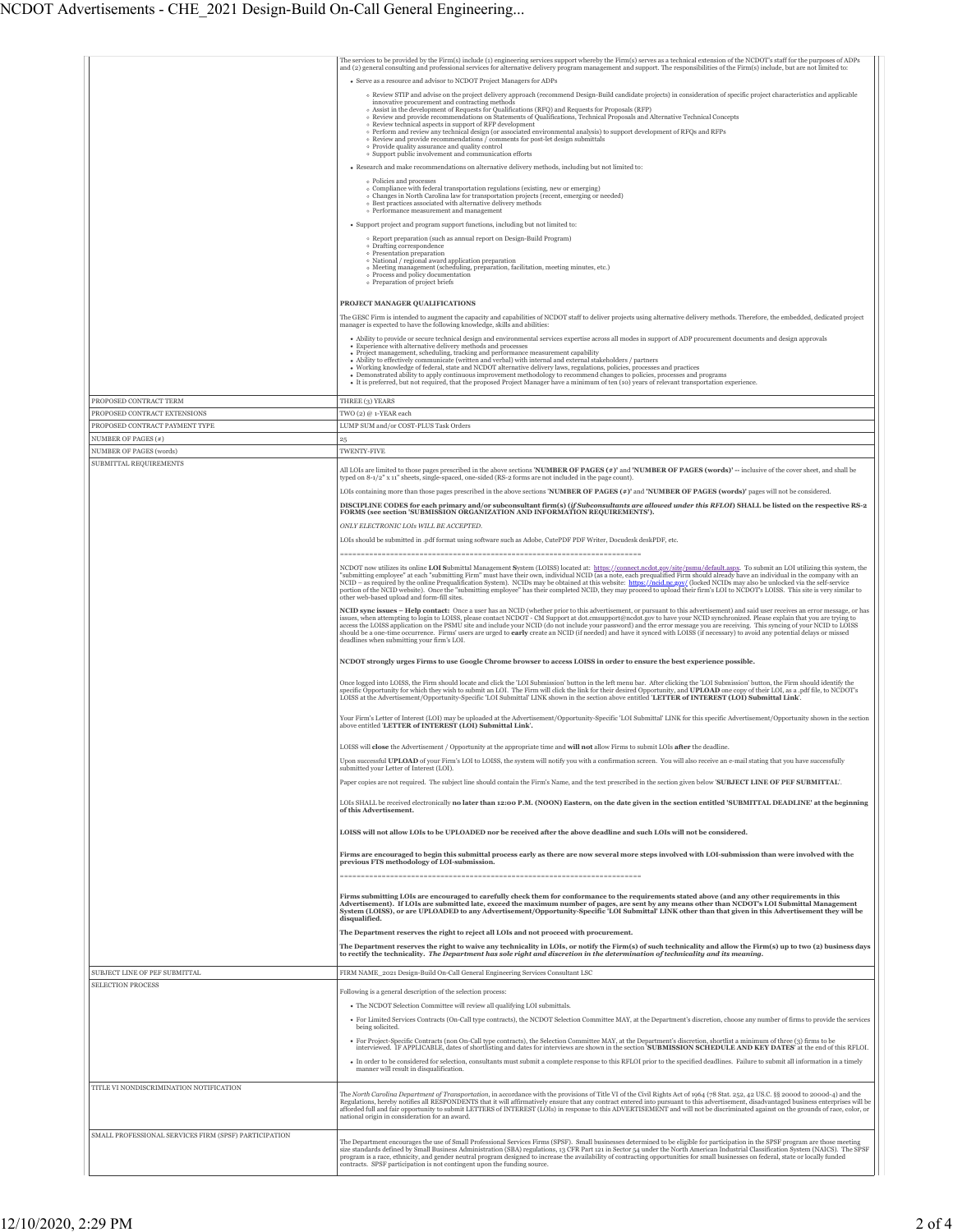|                                                               | The Firm, at the time the Letter of Interest is submitted, shall submit a listing of all known SPSF firms that will participate in the performance of the identified work. The participation<br>shall be submitted on the Department's Subconsultant Form RS-2. RS-2 forms may be accessed on the Department's website at NCDOT Connect Guidelines & Forms<br>(https://connect.ncdot.gov/business/consultants/Pages/Guidelines-Forms.aspx).                                                                                                                                                                                                                                                                                                                                                                                                                                                                                                                                                                    |
|---------------------------------------------------------------|----------------------------------------------------------------------------------------------------------------------------------------------------------------------------------------------------------------------------------------------------------------------------------------------------------------------------------------------------------------------------------------------------------------------------------------------------------------------------------------------------------------------------------------------------------------------------------------------------------------------------------------------------------------------------------------------------------------------------------------------------------------------------------------------------------------------------------------------------------------------------------------------------------------------------------------------------------------------------------------------------------------|
|                                                               | The SPSF must be qualified with the Department to perform the work for which they are listed.                                                                                                                                                                                                                                                                                                                                                                                                                                                                                                                                                                                                                                                                                                                                                                                                                                                                                                                  |
| PREQUALIFICATION                                              | The Department maintains on file the qualifications and key personnel for each approved discipline, as well as any required samples of work. Each year on the anniversary date of the<br>company, the firm shall renew their prequalified disciplines. If your firm has not renewed its application as required by your anniversary date or if your firm is not currently prequalified, please submit an application to<br>Consulting Firms (https://connect.ncdot.gov/business/Prequal/Pages/Private-Consulting-Firm.aspx) -- Learn how to become Prequalified as a Private Consulting Firm with NCDOT.<br>Having this data on file with the Department eliminates the need to resubmit this data with each letter of interest.                                                                                                                                                                                                                                                                               |
|                                                               | Professional Services Contracts are race and gender neutral and do not contain goals. However, the Respondent is encouraged to give every opportunity to allow Disadvantaged,<br>Minority-Owned and Women-Owned Business Enterprises (DBE/MBE/WBE) subconsultant utilization on all LOIs, contracts and supplemental agreements. The Firm, subconsultant<br>and subfirm shall not discriminate on the basis of race, religion, color, national origin, age, disability or sex in the performance of this contract.                                                                                                                                                                                                                                                                                                                                                                                                                                                                                             |
| DIRECTORY OF FIRMS AND DEPARTMENT ENDORSEMENT                 | Real-time information about firms doing business with the Department, and information regarding their prequalifications and certifications, is available in the Directory of<br>Transportation Firms. The Directory can be accessed on the Department's website at Directory of Firms (https://www.ebs.nc.gov/VendorDirectory/default.html) -- Complete listing of<br>certified and prequalified firms.<br>The listing of an individual firm in the Department's directory shall not be construed as an endorsement of the firm.                                                                                                                                                                                                                                                                                                                                                                                                                                                                               |
| <b>SELECTION CRITERIA</b>                                     |                                                                                                                                                                                                                                                                                                                                                                                                                                                                                                                                                                                                                                                                                                                                                                                                                                                                                                                                                                                                                |
|                                                               | All prequalified firms who submit responsive letters of interest will be considered.<br>In selecting a firm/team, the selection committee will take into consideration qualification information including<br>such factors as those listed in the 'SELECTION CRITERIA' sections shown below                                                                                                                                                                                                                                                                                                                                                                                                                                                                                                                                                                                                                                                                                                                    |
|                                                               | After reviewing qualifications, if firms are equal on the evaluation review, then those qualified firms with proposed SPSF participation will be given priority consideration.                                                                                                                                                                                                                                                                                                                                                                                                                                                                                                                                                                                                                                                                                                                                                                                                                                 |
| SELECTION CRITERIA #1 %:<br>SELECTION CRITERIA #1 DEFINITION: | 45%                                                                                                                                                                                                                                                                                                                                                                                                                                                                                                                                                                                                                                                                                                                                                                                                                                                                                                                                                                                                            |
|                                                               | Experience, qualifications, and technical competence of the staff proposed; breadth of expertise of the Firm(s) including national involvement in ADPs.                                                                                                                                                                                                                                                                                                                                                                                                                                                                                                                                                                                                                                                                                                                                                                                                                                                        |
| SELECTION CRITERIA #2 %:<br>SELECTION CRITERIA #2 DEFINITION: | 10%                                                                                                                                                                                                                                                                                                                                                                                                                                                                                                                                                                                                                                                                                                                                                                                                                                                                                                                                                                                                            |
|                                                               | Past performance of the Firm(s). Track record of the Firm's ability to provide satisfactory client support under a multi-year contract.                                                                                                                                                                                                                                                                                                                                                                                                                                                                                                                                                                                                                                                                                                                                                                                                                                                                        |
| SELECTION CRITERIA #3 %:                                      | 15%                                                                                                                                                                                                                                                                                                                                                                                                                                                                                                                                                                                                                                                                                                                                                                                                                                                                                                                                                                                                            |
| SELECTION CRITERIA #3 DEFINITION:                             | Responsiveness to the NCDOT and the availability / readiness of the proposed staff.                                                                                                                                                                                                                                                                                                                                                                                                                                                                                                                                                                                                                                                                                                                                                                                                                                                                                                                            |
| SELECTION CRITERIA #4 %:                                      | 15%                                                                                                                                                                                                                                                                                                                                                                                                                                                                                                                                                                                                                                                                                                                                                                                                                                                                                                                                                                                                            |
| SELECTION CRITERIA #4 DEFINITION:                             | Familiarity of the Firms with NCDOT practices and procedures, including Design-Build projects.                                                                                                                                                                                                                                                                                                                                                                                                                                                                                                                                                                                                                                                                                                                                                                                                                                                                                                                 |
| SELECTION CRITERIA #5 %:                                      | 15%                                                                                                                                                                                                                                                                                                                                                                                                                                                                                                                                                                                                                                                                                                                                                                                                                                                                                                                                                                                                            |
| SELECTION CRITERIA #5 DEFINITION:<br>NCDOT ADDRESSEE          | Team composition and extent of prequalification across various disciplines.                                                                                                                                                                                                                                                                                                                                                                                                                                                                                                                                                                                                                                                                                                                                                                                                                                                                                                                                    |
|                                                               | Robert J. Stroup, PE - State Professional Services Engineer                                                                                                                                                                                                                                                                                                                                                                                                                                                                                                                                                                                                                                                                                                                                                                                                                                                                                                                                                    |
| SUBMISSION ORGANIZATION AND INFORMATION REQUIREMENTS          | The LOI should be addressed to the person shown in the 'NCDOT ADDRESSEE' section shown above and must include the name, address, telephone number, and e-mail address of<br>the prime consultant's contact person for this RFLOI.<br>The LOI must also include the information outlined below:                                                                                                                                                                                                                                                                                                                                                                                                                                                                                                                                                                                                                                                                                                                 |
|                                                               | Chapter 1 - Introduction<br>The Introduction should demonstrate the consultant's overall qualifications to fulfill the requirements of the scope of work and should contain the following elements of                                                                                                                                                                                                                                                                                                                                                                                                                                                                                                                                                                                                                                                                                                                                                                                                          |
|                                                               | information:<br>Expression of GESC Firm's(') interest in the work;                                                                                                                                                                                                                                                                                                                                                                                                                                                                                                                                                                                                                                                                                                                                                                                                                                                                                                                                             |
|                                                               | Statement of whether GESC Firm(s) is on register;<br>Date of most recent private engineering firm qualification;<br>Statement regarding GESC Firm's(') possible conflict of interest for the work; and<br>Summation of information contained in the letter of interest.                                                                                                                                                                                                                                                                                                                                                                                                                                                                                                                                                                                                                                                                                                                                        |
|                                                               | Chapter 2 - Team Qualifications<br>This chapter should elaborate on the general information presented in the introduction, to establish the credentials and experience of the consultant to undertake this type of<br>effort. The following must be included:                                                                                                                                                                                                                                                                                                                                                                                                                                                                                                                                                                                                                                                                                                                                                  |
|                                                               | 1. Identify recent projects that demonstrate the GESC Firm's ability to conduct and manage the work of this contract. These projects should include a variety of alternate<br>delivery projects or programs. For each project listed, provide a synopsis of the project and include the date completed. The synopsis should detail whether the work<br>was performed for an owner agency or whether it was part of an ADP pursuit. For those projects that work was performed for an owner agency, please include a contact<br>person's name and phone number at the owner agency. Similar information should be provided for subconsultants, if applicable.<br>2. Provide a resume for the proposed Project Manager that contains educational background, experience, certifications and licenses. Resumes should include a list of<br>previous experience that directly supports the ability to fulfil this role. Although ADP experience is not required, it is highly preferable. The resume must include: |
|                                                               | o Total years of experience, number of years with the current Firm, name of the current employer and current assignment location<br>o Education (highest relevant academic degree(s) and specialization for each degree)<br>name on the professional registration must match the name of the proposed<br>• If applicable, identify the professional registration number, state, and discipline. The                                                                                                                                                                                                                                                                                                                                                                                                                                                                                                                                                                                                            |
|                                                               | Project Manager, above<br>· Work experience on up to five (5) recent relevant projects. Include a brief description of the project (scope, size, cost, etc.), the person's specific role on the project,<br>the year the person's work on the project was completed, and the person's employer for the project<br>• Names, titles, and contact information for a maximum of three (3) references                                                                                                                                                                                                                                                                                                                                                                                                                                                                                                                                                                                                               |
|                                                               | If the GESC Firm identifies an individual or individuals that have extensive experience in ADPs nationally or globally that will be available to aid in the programmatic<br>improvements portion of the contract, then the GESC Firm should include a resume for that individual(s) as well.                                                                                                                                                                                                                                                                                                                                                                                                                                                                                                                                                                                                                                                                                                                   |
|                                                               | Chapter 3 - Team Experience<br>This chapter must provide the names, classifications, and location of the GESC's Firm's North Carolina employees and resources to be assigned to the advertised work; and                                                                                                                                                                                                                                                                                                                                                                                                                                                                                                                                                                                                                                                                                                                                                                                                       |
|                                                               | the professional credentials and experience of the persons assigned to the project, along with any unique qualifications of key personnel. Although standard personnel<br>resumes may be included, identify pertinent team experience to be applied to this project. Specifically, the Department is interested in the experience, expertise, and total quality of the GESC Firm's proposed team. If pri<br>clearly indicate the Consultant's Project Manager, other key Team Members and his/her qualifications for the proposed work. Also, include the GESC Firm's organization clearly indicate the Consultant's Project Manager, othe<br>chart for the Project / Plan. A Capacity Chart / Graph (available work force) should also be included. Any other pertinent information should also be listed in this section.                                                                                                                                                                                    |
|                                                               | The GESC Firm shall provide a listing of Discipline Codes for which they are currently prequalified with the NCDOT. This information shall be<br>shown on RS-2 Forms (as outlined below); and the firm shall also provide their most-recent "Prequalification Approval Letter" from NCDOT in the<br>RS-2 Forms section. The "Prequalification Approval Letter" will NOT count against the 25-page limit.                                                                                                                                                                                                                                                                                                                                                                                                                                                                                                                                                                                                       |
|                                                               | Note: If a GESC Firm or subconsultant encounters personnel changes, or any other changes of significance dealing with the company, NCDOT should be notified<br>immediately.<br>Chapter 4 - Technical Approach                                                                                                                                                                                                                                                                                                                                                                                                                                                                                                                                                                                                                                                                                                                                                                                                  |
|                                                               | The consultant shall provide information on its understanding of, and approach to accomplish, this project, including their envisioned scope for the work and any innovative<br>ideas/approaches, and a schedule to achieve the dates outlined in this RFLOI (if any project-specific dates are outlined below).<br>PROJECT MILESTONE(s) and DATE(s) (IF APPLICABLE) -- see section 'PROJECT MILETONE(s) and<br>DATE(s)' below (if applicable).                                                                                                                                                                                                                                                                                                                                                                                                                                                                                                                                                                |
|                                                               | APPENDICES-                                                                                                                                                                                                                                                                                                                                                                                                                                                                                                                                                                                                                                                                                                                                                                                                                                                                                                                                                                                                    |
|                                                               | CONSULTANT CERTIFICATION Form RS-2                                                                                                                                                                                                                                                                                                                                                                                                                                                                                                                                                                                                                                                                                                                                                                                                                                                                                                                                                                             |
|                                                               | Completed Form RS-2 forms SHALL be submitted with the firm's letter of interest. This section is limited to the number of pages required to provide<br>the requested information.                                                                                                                                                                                                                                                                                                                                                                                                                                                                                                                                                                                                                                                                                                                                                                                                                              |
|                                                               | Submit Form RS-2 forms for the following:                                                                                                                                                                                                                                                                                                                                                                                                                                                                                                                                                                                                                                                                                                                                                                                                                                                                                                                                                                      |
|                                                               | • Prime Consultant firm                                                                                                                                                                                                                                                                                                                                                                                                                                                                                                                                                                                                                                                                                                                                                                                                                                                                                                                                                                                        |
|                                                               | o Prime Consultant Form RS-2; and                                                                                                                                                                                                                                                                                                                                                                                                                                                                                                                                                                                                                                                                                                                                                                                                                                                                                                                                                                              |
|                                                               | . ANY/ALL Subconsultant firms (If Subconsultants are allowed under this RFLOI) to be, or anticipated to be, utilized by your firm.                                                                                                                                                                                                                                                                                                                                                                                                                                                                                                                                                                                                                                                                                                                                                                                                                                                                             |
|                                                               | · Subconsultant Form RS-2.<br>o In the event the firm has no subconsultant, it is required that this be indicated on the Subconsultant Form RS-2 by entering the                                                                                                                                                                                                                                                                                                                                                                                                                                                                                                                                                                                                                                                                                                                                                                                                                                               |
|                                                               | word "None" or the number "ZERO" and signing the form.                                                                                                                                                                                                                                                                                                                                                                                                                                                                                                                                                                                                                                                                                                                                                                                                                                                                                                                                                         |